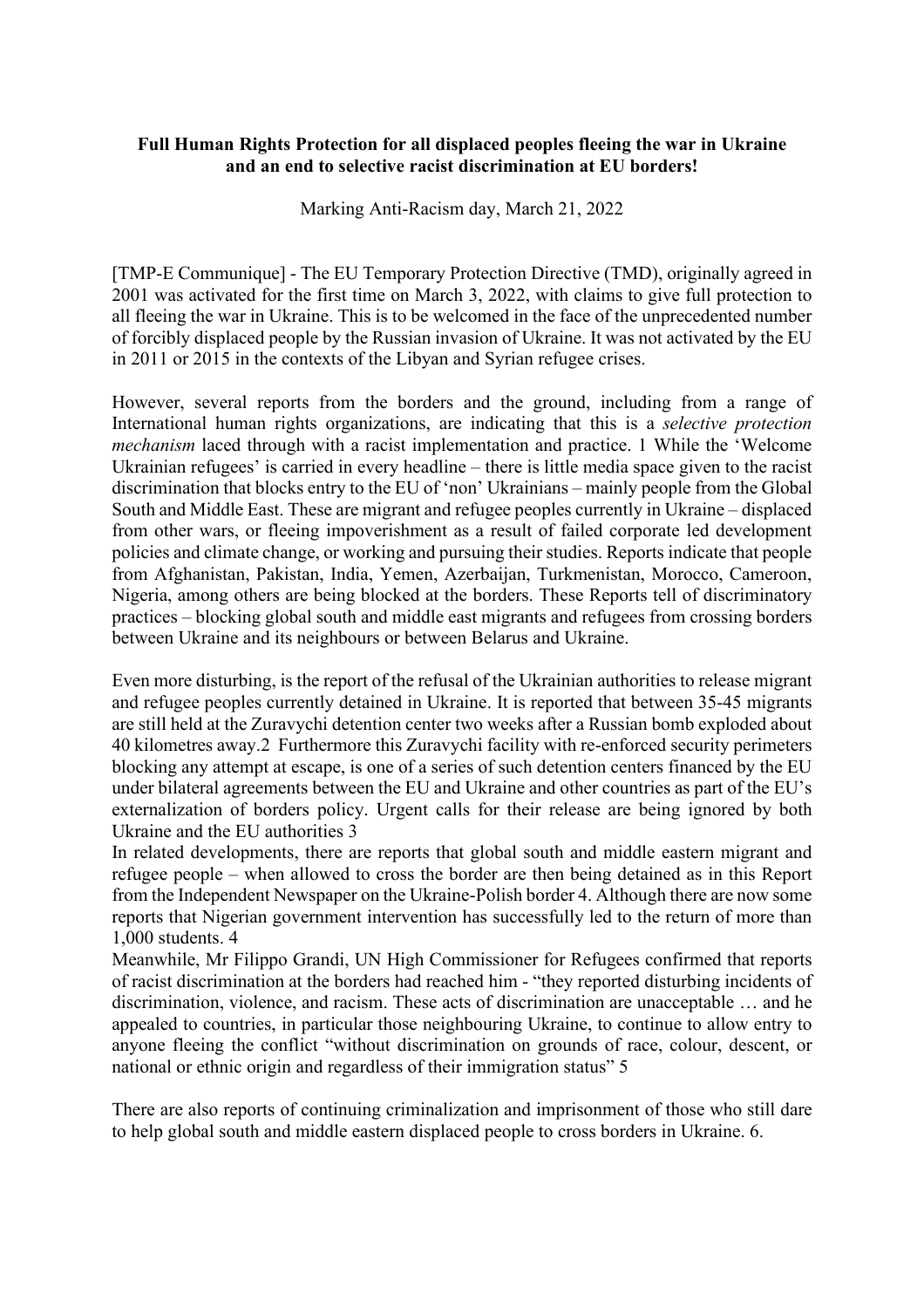In the face of this double standards Temporary Protection Directive (TPD), TMP-E calls on EU leaders and Member State governments to:

- Implement immediately full protection to all who are displaced in this senseless war and put an end to the double standards in the application of the Temporary Protection Directive (TPD) with its continuing policy and practice of racist selectivity in relation to the currently excluded global south and middle eastern displaced people in Ukraine and elsewhere in the EU.
- End the current continuing necropolitics in breach of international human rights law being practiced at Europe's borders including the prohibition of rescue at sea - and put in place a human rights based regime of protection for all as guaranteed in the binding obligations of the UN Migrant Convention (1990) and the UN Refugee Convention (1951).

It is urgent and necessary that we add our voices to demand: **Stop the War! Urge our governments to de-militarize and take immediate steps towards meaningful Peace!**

In response to this TPD, as well as to the voluntary 2018 Global Pact(s) on Migration and Refugees, TMP-E has together with migrant and refugee self-organizations and movements developed the *Call to build the Global Pact of Solidarity.* 

If you have not already done so, we invite you to **join this initiative and sign-on here to the Global Pact of Solidarity.**

[https://docs.google.com/forms/d/e/1FAIpQLSf9DLtsHAZWZq6EQVI4ngBSSIy9--](https://docs.google.com/forms/d/e/1FAIpQLSf9DLtsHAZWZq6EQVI4ngBSSIy9--4phiR82CUSUZluCzMBAA/viewform) [4phiR82CUSUZluCzMBAA/viewform](https://docs.google.com/forms/d/e/1FAIpQLSf9DLtsHAZWZq6EQVI4ngBSSIy9--4phiR82CUSUZluCzMBAA/viewform)

Participate in the preparation of the Caravana Europa 2022 - "Rights Not Deaths" - towards Brussels, September 30-October 1 to Brussels.

## **For Further information: [migrantplatform@gmail.com](mailto:migrantplatform@gmail.com)**

## **End Notes**:

1.Link to the European Directive on temporary protection: [https://eur-lex.europa.eu/legal](https://eur-lex.europa.eu/legal-content/EN/TXT/PDF/?uri=CELEX:32001L0055&from=ES)[content/EN/TXT/PDF/?uri=CELEX:32001L0055&from=ES](https://eur-lex.europa.eu/legal-content/EN/TXT/PDF/?uri=CELEX:32001L0055&from=ES)

Several Human Rights organizations have criticized the racist selectivity of the TPD and its current application in Ukraine:

Migreurop: [Accueil sélectif aux frontières européennes : du racisme des politiques](http://migreurop.org/article3095.html?lang_article=fr;%20INFOMIGRANTS:%20https://www.infomigrants.net/en/)  migratoires - [MIGREUROP;](http://migreurop.org/article3095.html?lang_article=fr;%20INFOMIGRANTS:%20https://www.infomigrants.net/en/) INFOMIGRANTS: [https://www.infomigrants.net/en/;](https://www.infomigrants.net/en/) Amnesty International (London)- Poland: Refugees face chaos, racism and risk of trafficking after fleeing Ukraine - [new research | Amnesty International UK;](https://www.amnesty.org.uk/press-releases/poland-refugees-face-chaos-racism-and-risk-trafficking-after-fleeing-ukraine-new) Human Rights Watch: [Ukraine:](https://www.hrw.org/news/2022/03/04/ukraine-unequal-treatment-foreigners-attempting-flee)  [Unequal Treatment for Foreigners Attempting to Flee | Human Rights Watch \(hrw.org\)](https://www.hrw.org/news/2022/03/04/ukraine-unequal-treatment-foreigners-attempting-flee) ; Arab News Report: [Amnesty International details racism endured by refugees fleeing](https://www.arabnews.com/node/2048831/world%202)  [Ukraine | Arab News.](https://www.arabnews.com/node/2048831/world%202)

2. [A call to release migrant detainees in Ukraine \(euobserver.com\)](https://euobserver.com/opinion/154556?utm_source=euobs&utm_medium=email)

3. ENAAT and TNI Publication, March 17, 2022 A call to release migrant detainees in [Ukraine \(tni.org\)](https://www.tni.org/en/publication/fanning%20the-flames%20See%20also:%20https:/www.tni.org/en/outsourcingoppression)

4. [Non-white refugees fleeing Ukraine detained in EU immigration facilities | The](https://www.independent.co.uk/news/world/europe/ukraine-refugees-detention-international-students-b2041310.html)  [Independent](https://www.independent.co.uk/news/world/europe/ukraine-refugees-detention-international-students-b2041310.html)

5. Radio Eireann World Report, March 27, 2022